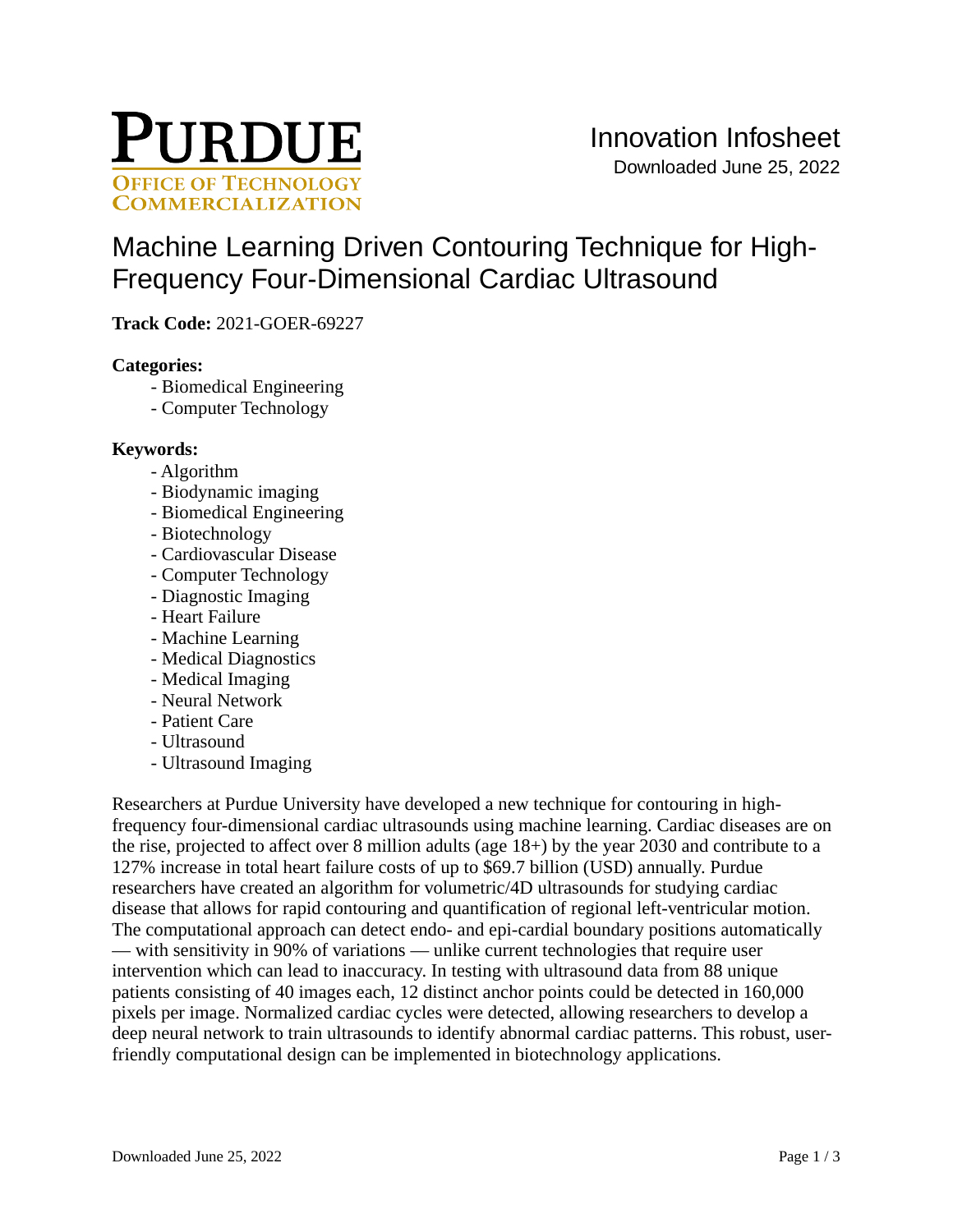Advantages: -Rapid Contouring -Automatic Endo- and Epi-Cardial Boundary Detection -Enhanced Diagnostic Imaging -Improved Patient Care

Potential Applications: -Cardiovascular Diagnostics -Cardiac Disease Management -Ultrasound Resolution

Technology Validation: A DNN has been developed to train ultrasound machines to recognize normal and abnormal cardiac cycle patterns as well as rapidly contour 12 key cardial regions and detect endo- and epi-cardial boundaries automatically with 90% accuracy.

Recent Publication:

"Machine Learning Driven Contouring and of High-Frequency Four-Dimensional Cardiac Ultrasound Data" Journal of Applied Sciences DOI: 10.3390/app11041690

#### **People:**

- Goergen, Craig Jonathan (Project leader)

- Damen, Frederick William

- Lin, Guang

- Newton, David Taylor

## **Intellectual Property:**

**Application Date:** December 23, 2021 **Type:** Utility Patent **Country of Filing:** United States Patent Number: (None) **Issue Date:** (None)

**Application Date:** January 25, 2021 **Type:** Provisional-Patent **Country of Filing:** United States **Patent Number:** (None) **Issue Date:** (None)

**Application Date:** December 24, 2020 **Type:** Provisional-Patent **Country of Filing:** United States **Patent Number:** (None) **Issue Date:** (None)